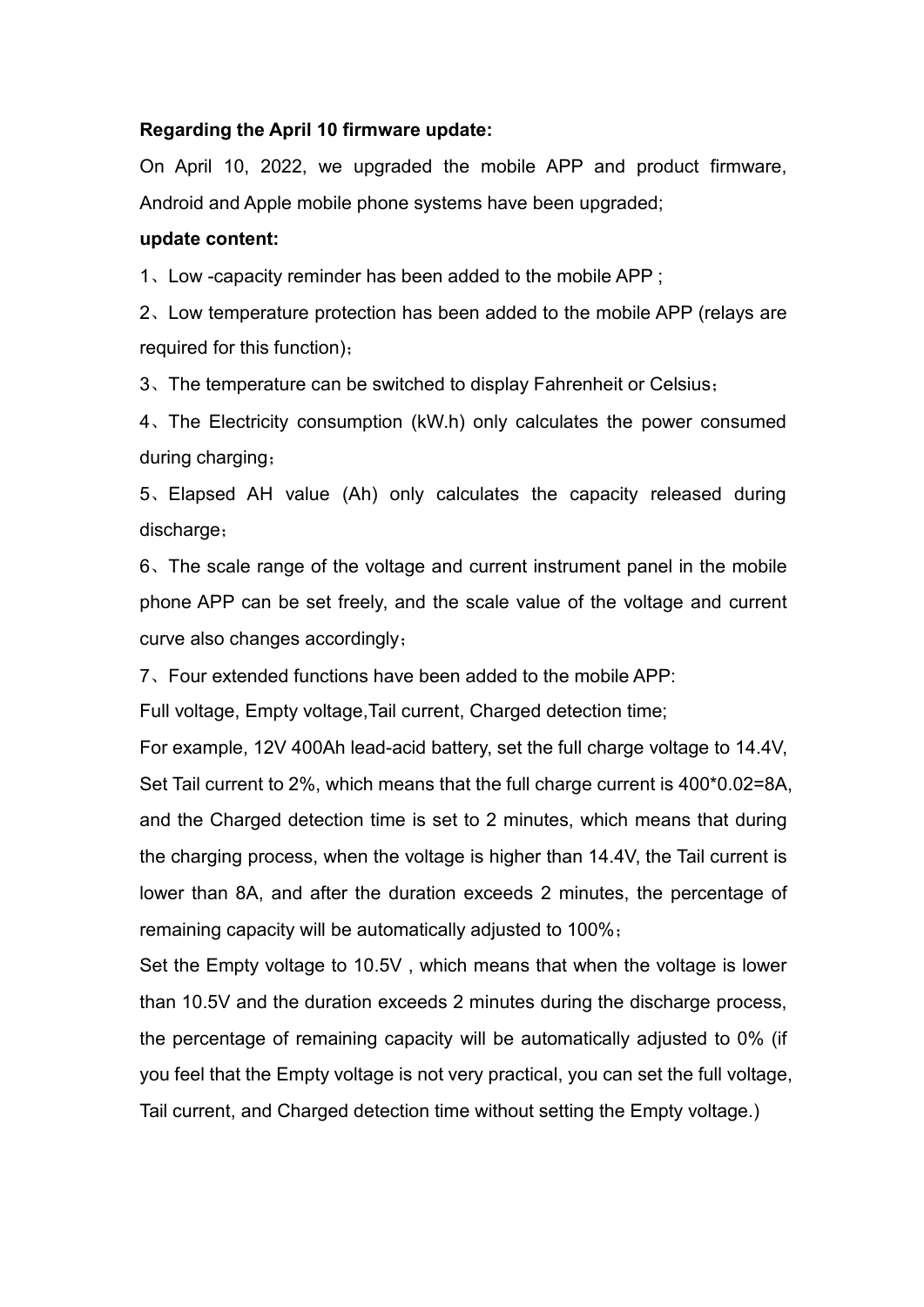## **Update method:**

- 1、Update the mobile APP
- 1.1 Uninstall the original mobile APP first;
- 1.2 iPhone Search "KG series" in Apple Store",
- 1.3 Android phones can download through this link

(http://68.168.132.244/app/KG.apk), Or use the mobile browser to scan the QR code in the measurement module to get the APP;

2、After opening the mobile APP, See the following demonstration pictures to operate the connection。



3、Find the "Settings" - "After-sales Service" function and enter 8610 to see "Firmware Upgrade", enter the firmware code 000 and wait for the firmware upgrade to complete before exiting。

Why is the firmware upgrade function not intuitive? This is because some customers have mistakenly operated the firmware upgrade and then exited before the firmware upgrade was completed, which would lead to product failure, so we recommend that you must complete the firmware upgrade before exiting.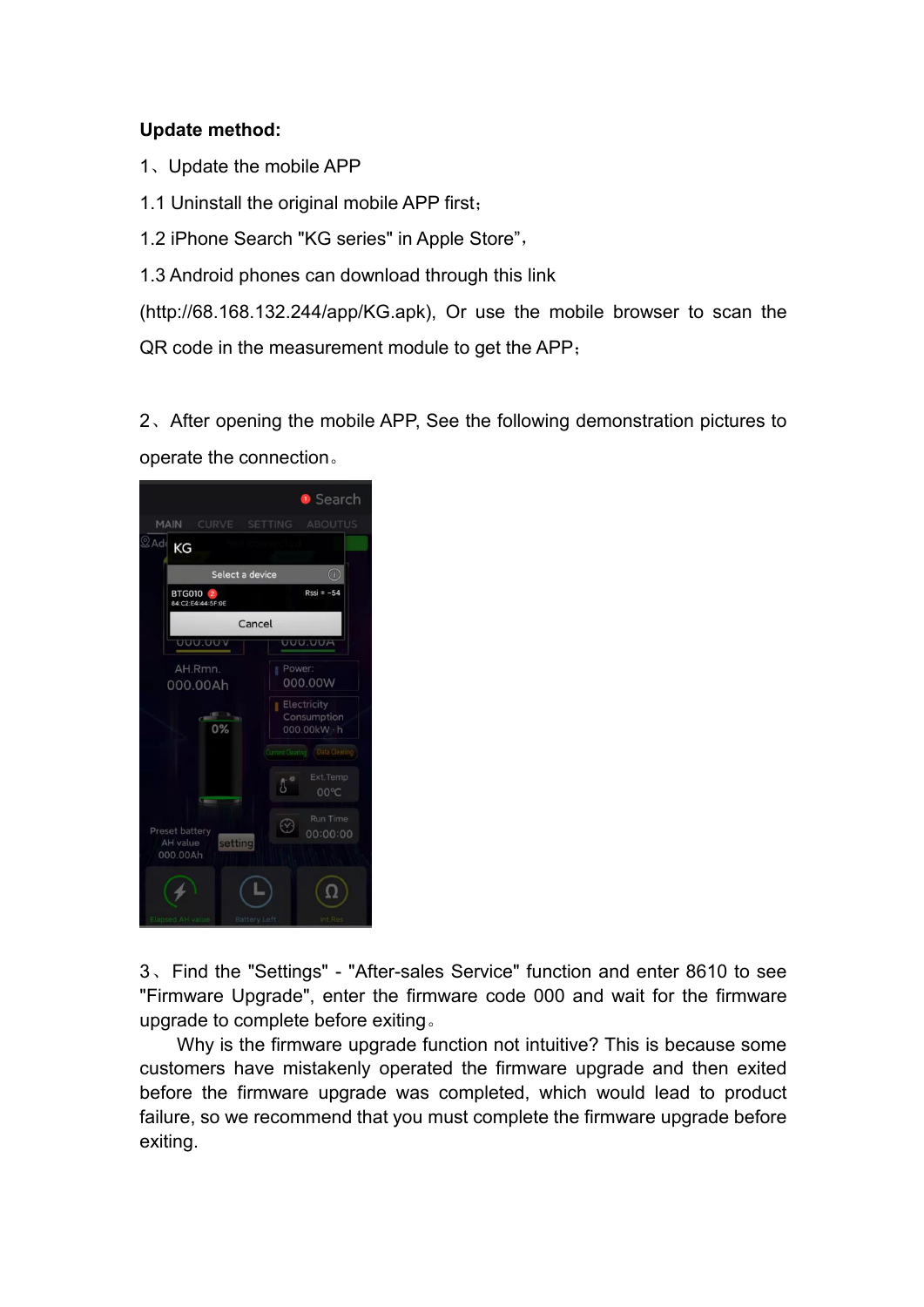| <b>KG110F</b><br>Disconnect                                              |
|--------------------------------------------------------------------------|
| <b>CURVE</b><br><b>ABOUTUS</b><br>MAIN<br><b>SETTING</b>                 |
| LVP<br>OVP<br>OCP                                                        |
| <b>Input After Sale Code</b><br>×<br>2                                   |
| 8<br>6<br>1<br>$\overline{0}$                                            |
| Ok                                                                       |
| Relay<br>Mode<br>Capacity<br>revert-<br>time<br>Alarm<br>0S<br>Always ON |
| IIIIII<br>Set delay<br>time<br>Setting<br>address<br>After Sale          |
| 0S<br>01<br>SN: 211000010                                                |
| <b>KG110F</b><br>Disconnect                                              |
| MAIN<br>CURVE<br><b>SETTING</b><br><b>ABOUTUS</b>                        |
| 1<br>Firmware<br>Upgrade                                                 |
| <b>Input Firmware Code</b><br>×                                          |
| Ø<br>e<br>p<br>$\overline{0}$<br>0<br>$\mathbf{0}$                       |
| Default:000, blank                                                       |
| Ok                                                                       |
|                                                                          |
|                                                                          |



**Special reminder: If you place an order before January 1, 2022, you need to power off the**